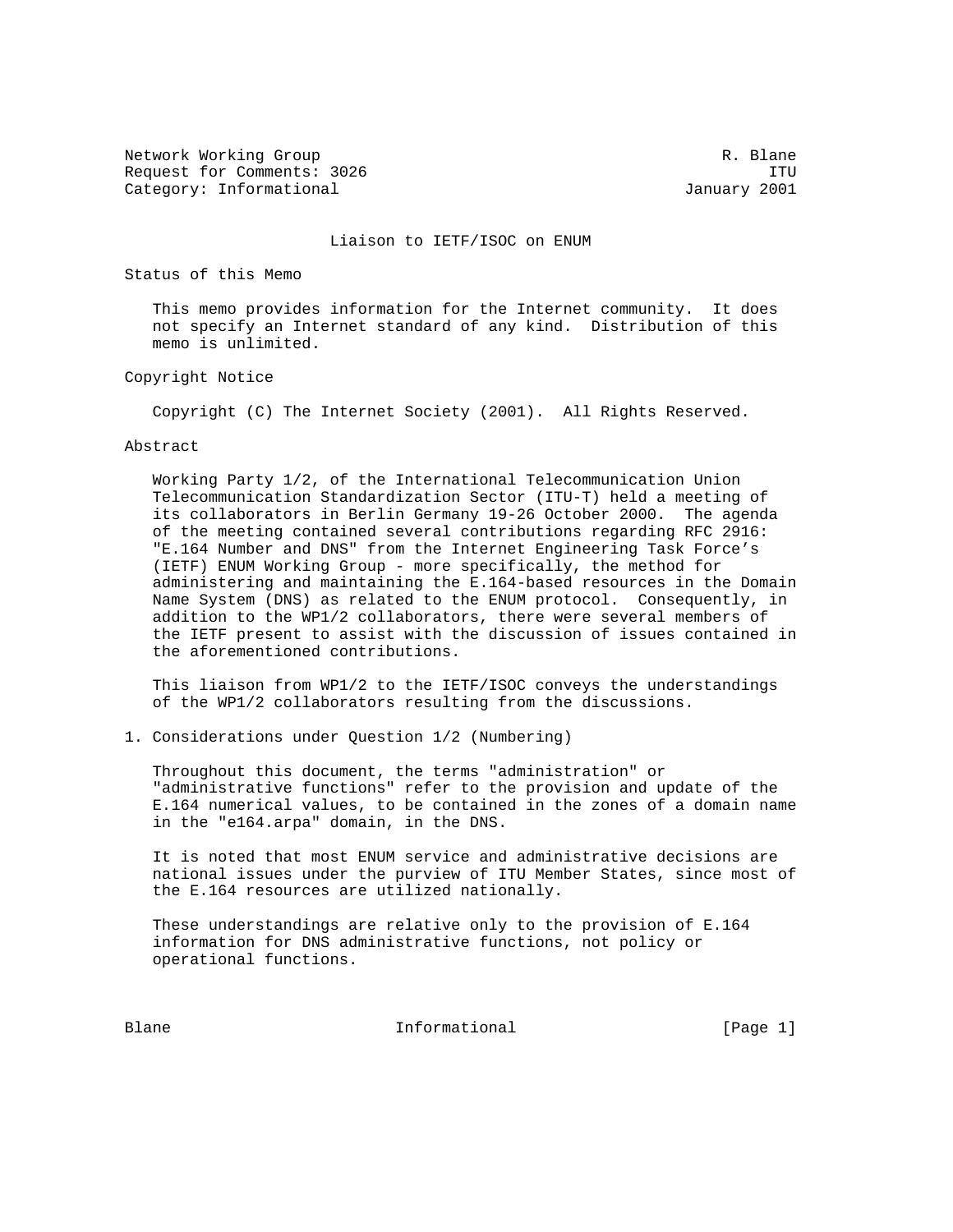In order to advance a common terminology for the purpose of this liaison, we have defined the zones of a domain name as follows.

 Using an example, domain name "1.5.1.5.0.2.0.4.1.3.3.e164.arpa" (as in RFC 2916) is segmented into zones as follow:

 E164.arpa - domain zone 3.3. - country code zone (1, 2, or 3 digits dependent on CC) 1.5.1.5.0.2.0.4.1. - national zone

 The first understandings to be conveyed are those regarding the responsibilities for administration of the various zones within the "e164.arpa" domain:

- o The domain zone administration was agreed to be outside the scope of this meeting and WP1/2.
- o For all E.164 Country Code Zone resources (Country Codes and Identification Codes), the ITU has the responsibility to provide assignment information to DNS administrators, for performing the administrative function. The ITU will ensure that each Member State has authorized the inclusion of their Country Code information for input to the DNS. For resources that are spare or designated as test codes there will normally be no entry in the DNS. However, the ITU will provide spare code lists to DNS administrators for purposes of clarification. The entity to which E.164 test codes have been assigned will be responsible for providing any appropriate assignment information to DNS administrators.
- o The administration of National Zone numbering information is determined by the type of Country Code resource that a National Zone is behind:
	- \* The national zone, for geographic resources, is a national matter and is, therefore, administered by the ITU Member State(s) to which the country code is assigned. In an integrated numbering plan, e.g., CC "1", each Country within the plan may administer their portion of the resource in a different manner.
	- \* For national zone resources behind the Country Codes assigned to and shared by Networks, the entity to which the resource is assigned provides the E.164 assignment information, to DNS administrators for performing the administrative function.

Blane **Informational Informational** [Page 2]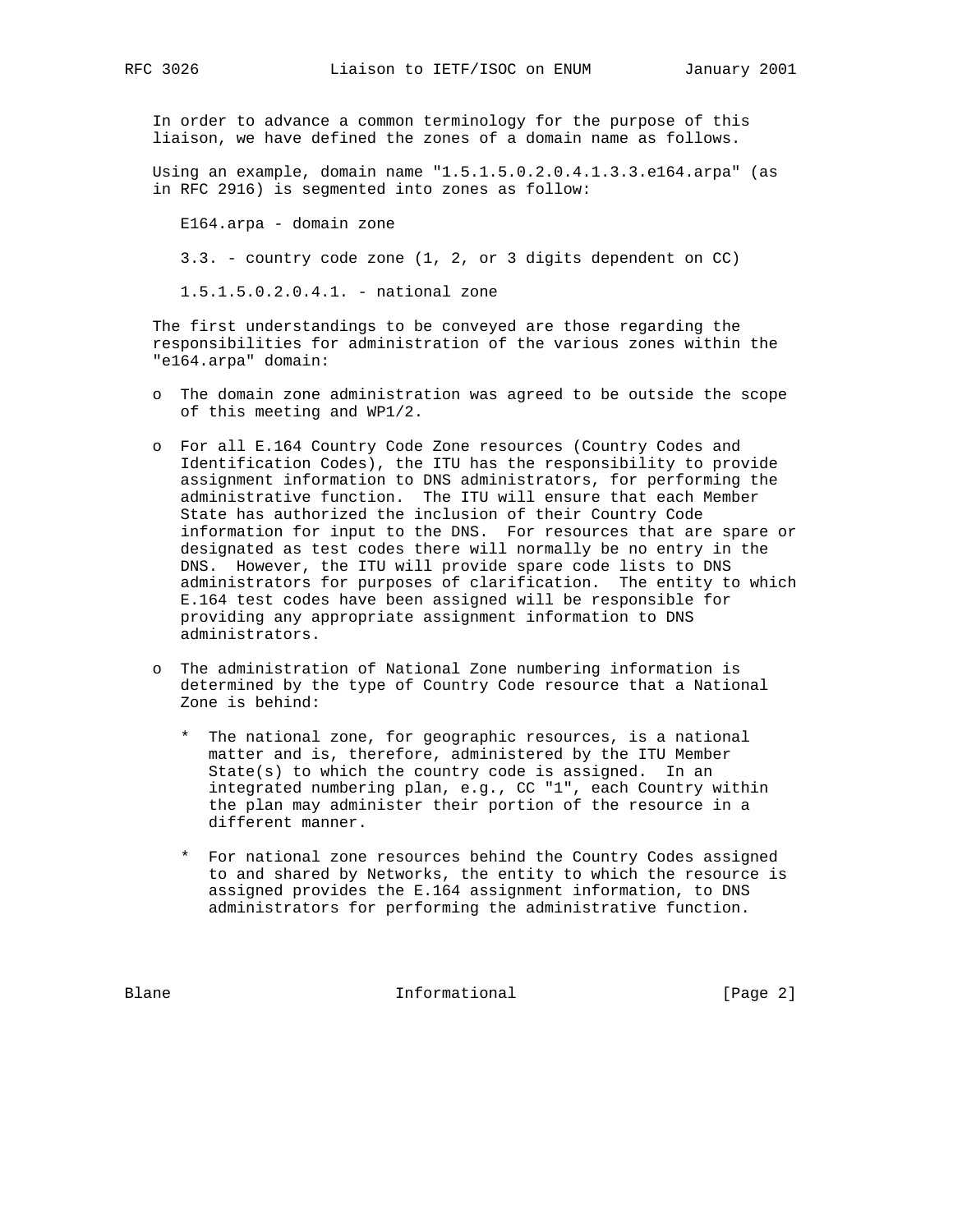- \* For national zone resources behind the Country Codes assigned to and shared by Groups of Countries, the administrative entity identified by the Countries of the Group provides the E.164 assignment information, to DNS administrators, for performing the administrative function. Note that the creation of this category is dependent upon the approval of draft Recommendation E.164.3.
- o Each of the administrative entities responsible for the administration of resources within the zones (as identified above) is individually and separately responsible for ensuring that DNS administrators are aware of appropriate changes to their resources once they have agreed to their input into the DNS.
- o Assigned geographic E.164 resources, for all zones, not authorized for input by the appropriate administrative entity will not be entered into the DNS under any circumstance. For example, if the ENUM service is not approved for use in a country, by the appropriate ITU Member States, the E.164 numbers of that country will not be input to the DNS.
- o With regard to Number Portability, it was agreed that WP1/2 would further study this issue, in the context of ENUM. However, it is currently understood that this study and its result will not impact the IETF and its work.
- o The study being undertaken within WP1/2 (referred to above) will also attempt to identify options and provide guidance to assist those entities charged with the task of providing the administrative information to DNS administrators.
- o All administrative entities, including DNS administrators, will adhere to all the applicable tenets of all pertinent ITU Recommendations, e.g., E.164, E.164.1, E.190, and E.195, with regard to the inclusion of the E.164 resource information in the DNS.
- o The ITU, IETF, and IAB will jointly cooperate fully to ensure that the agreed administrative procedures to accommodate the above understandings, and any other mutually agreed appropriate future understandings, will be implemented and adhered to on an ongoing basis. The ITU may request the consultation of the WP1/2 experts as necessary and as prescribed in Resolution 20.

Blane **Informational Informational** [Page 3]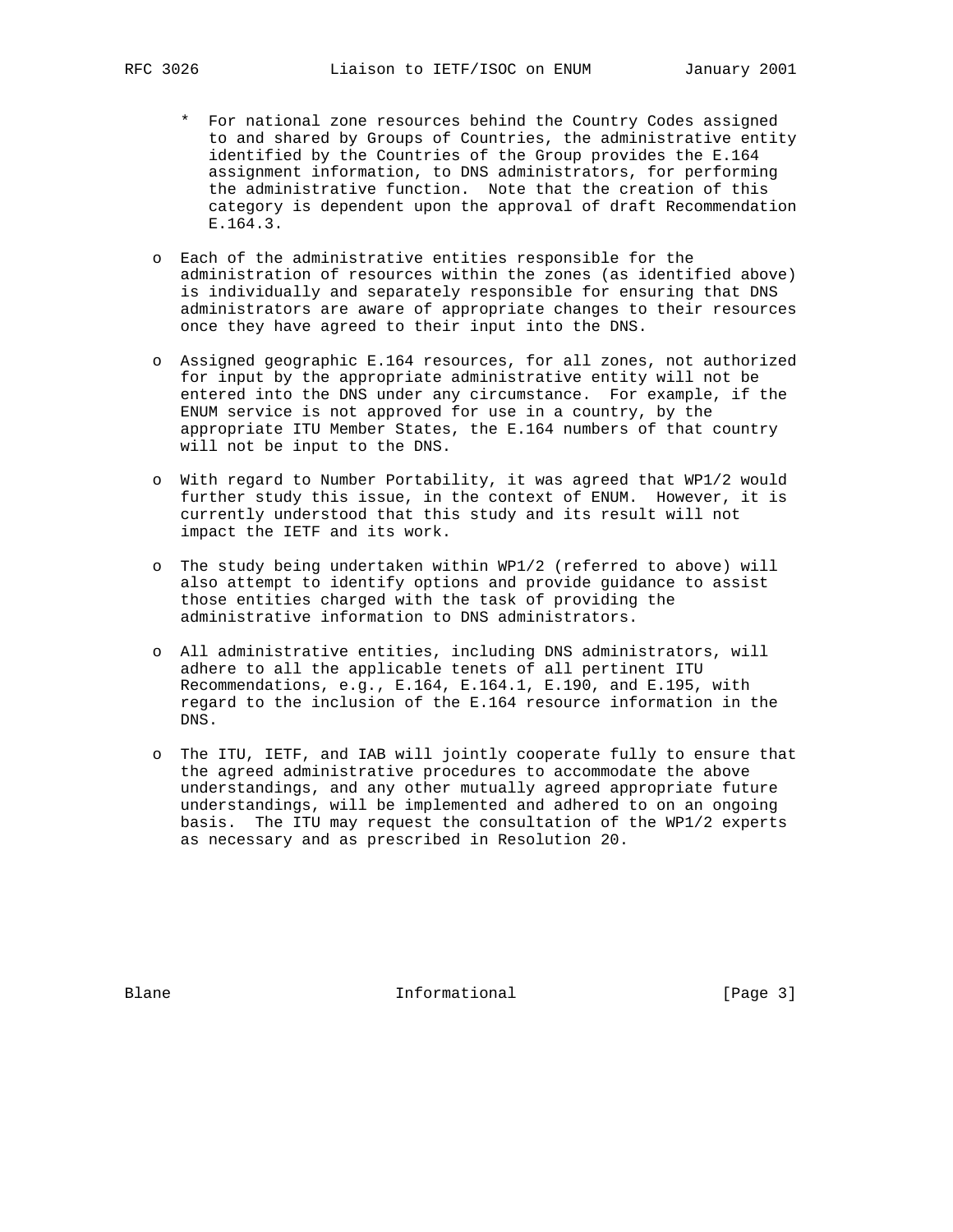- 2. Additional items below are from Q.10/2 Rapporteur Group (Service Issues)
	- o The issues surrounding number portability are to be addressed in the draft supplement to Recommendation E.370
	- o This issue surrounding freephone service was expanded to include other global services (i.e., International Premium Rate Service and International Shared Cost Service). Preliminary findings would indicate that routing the call to the appropriate destination will depend on successfully receiving information about the geographic point of origination (e.g., calling "telephone Number"). A proxy server would process such information and either redirect or forward the call (based on the proxy owner's decision) on to the appropriate destination.
	- o The issue surrounding selection of the IP gateway within a PSTN to-IP call flow may depend on options that may be available to telephony carriers in such selection.

 The WP1/2 collaborators thank their IETF counterparts who attended this meeting and assisted in the resolution of these issues.

 Any questions regarding the contents of this liaison should be referred to the WP1/2 Chairman Roy Blane at Roy\_Blane@inmarsat.com.

3. Security Considerations (added by the IESG)

 The ENUM solution uses the Domain Name System (DNS) for storage of information. Delegation and distributed administration is done according to DNS routines. The E.164 numbers are though distributed according to a different algorithm than domain names.

 This Liaison Statement describes how mapping E.164 number administration and DNS administration can work together, and how further discussions are delegated to each administrative body for the country codes in E.164 space.

 If delegation and mapping is not done carefully between E.164 and DNS there is a risk of "napping" of E.164 numbers when they are stored in DNS. It is also important that the DNS strictly hierarchal system is preserved (see RFC 2826 [1]).

- 4. References
	- [1] IAB, "IAB Technical Comment on the Unique DNS Root", RFC 2826, May 2000.

Blane **Informational Informational** [Page 4]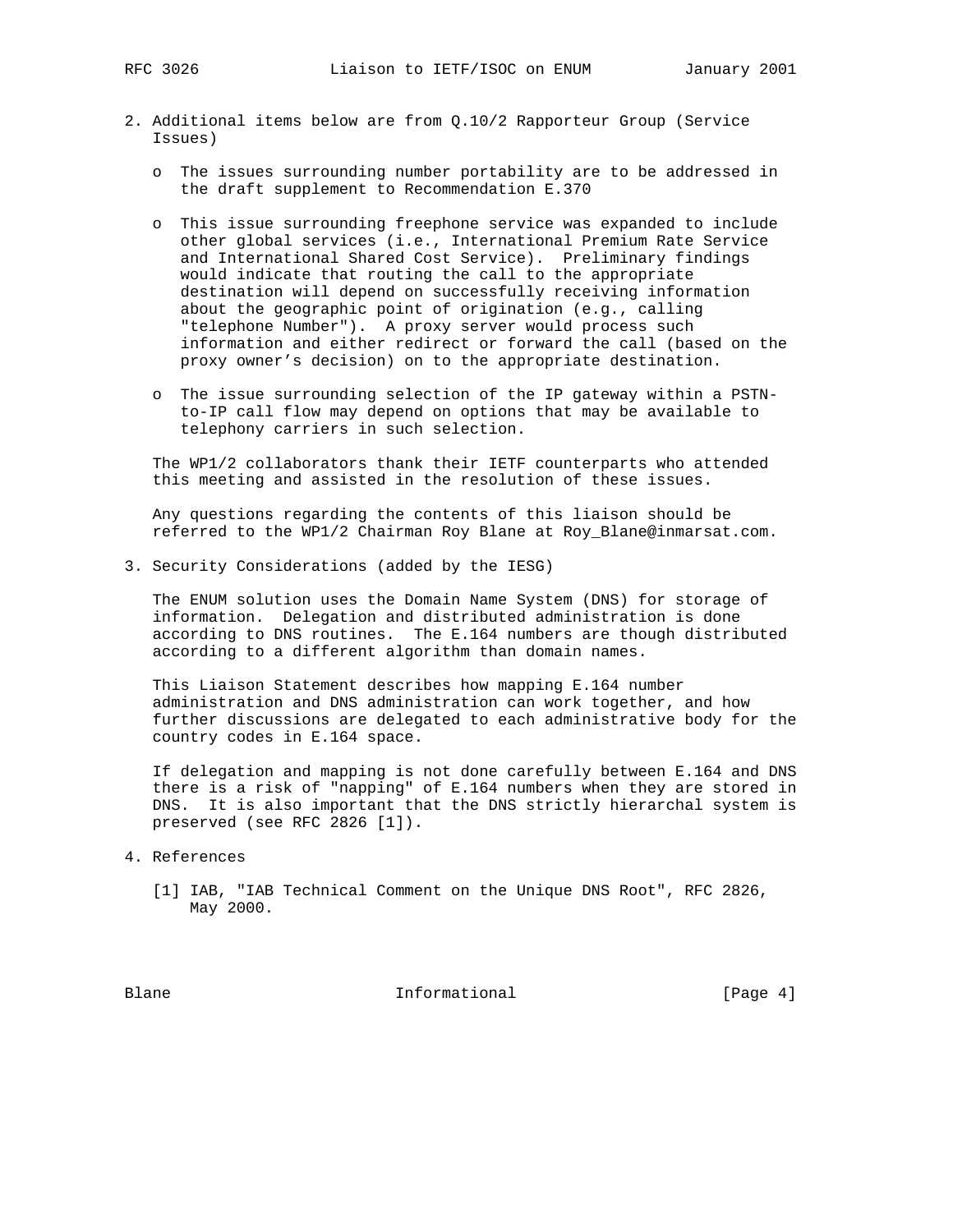5. Author's Address

 Roy Blane ITU

 EMail: Roy\_Blane@inmarsat.com URI: http://www.itu.int

Blane Informational [Page 5]